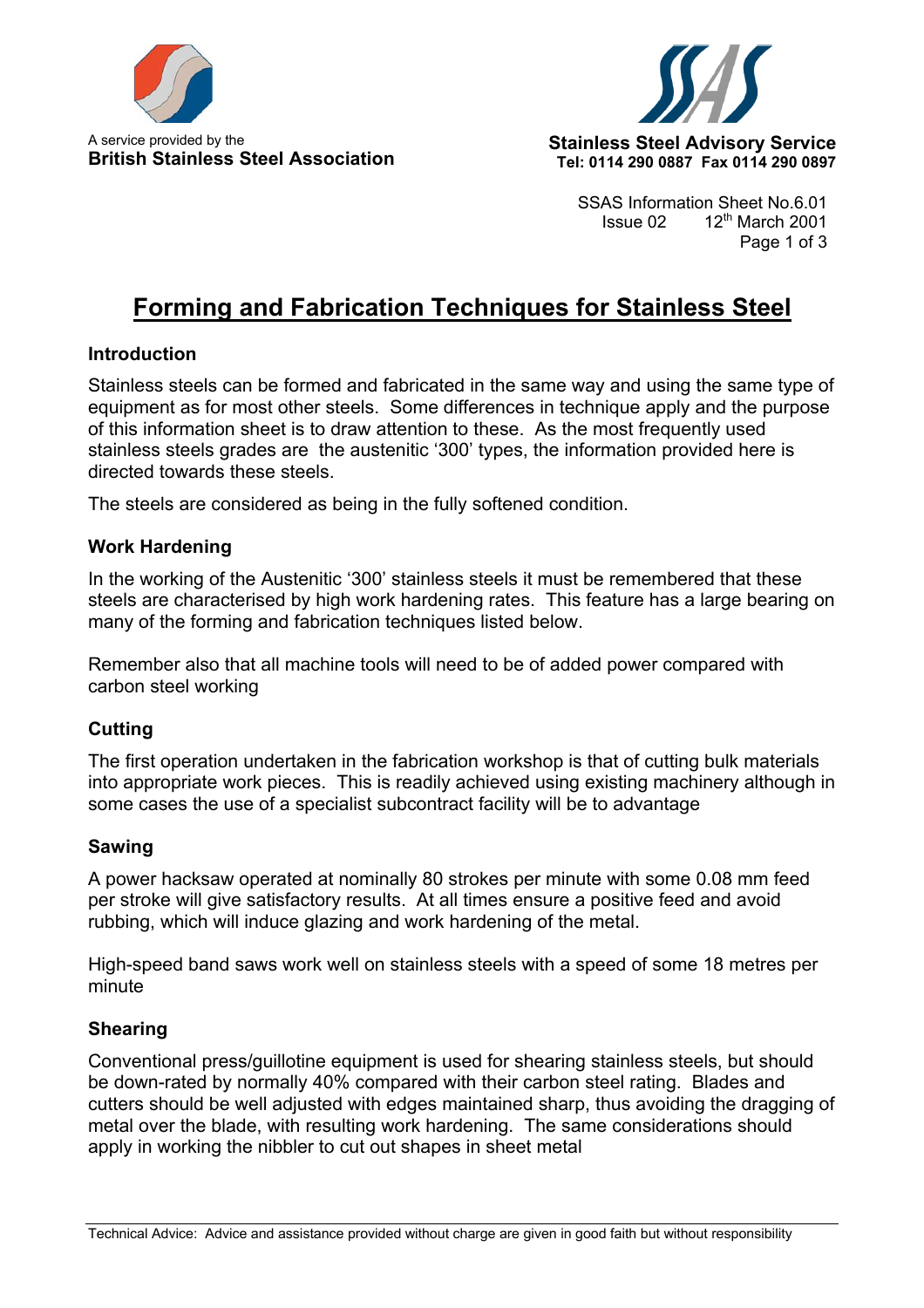# **Plasma Cutting**

This process is usually employed to produce shapes from plate material. A clean cut edge and minimum distortion are provided, but it should be noted that a slight taper is provided to the cut edge and due allowance should be made in the design and finishing of the component

# **Blanking, Punching and Piercing**

Each of these processes is mechanically the same in that each is an extension of the shearing operation previously referred to. The machinery used, punches and dies must have strength and rigidity to accommodate the added power used.

In Blanking operations die clearances have to be controlled and a figure of 5% metal thickness per side is quoted for popular gauge thickness. Excessive clearances lead to the metal being dragged with resulting burrs to the blank

In Piercing and Punching hole sizes should not be less than 1.5 times the metal thickness and to avoid excessive distortion the distance between holes should not be less than one half of the hole diameter

# **Forming**

Austenitic stainless steels are readily formed and listed below are several operations in regular use. As in cutting operations machinery power levels have to be increased (or existing power levels down rated) compared with carbon steels

# **Bending**

Flat sheet/plate and bar products can be bent using the press brake or bending machine. The work should be executed as quickly as possible due to work hardening characteristics of stainless steels, and a degree of over bending is necessary to counteract the springback of the bend. Inside radii of bends sharper than a figure equal to the material thickness under consideration should not be attempted.

# **Drawing**

This is the forming operation whereby flat sheet is pressed into cylindrical and rectangular shapes by means of punch and die set up. The work is best carried out in a double action press using a bolster or pressure plate to hold back the material whilst forming is taking place, this avoiding wrinkling of the component flange.

Within the Austenitic '300' series similar materials will give marked differences in their deep drawing characteristics. For example, type 304 will prove to be more readily formed material than type 301, due to its reduced work hardening levels.

Mechanical and hydraulic presses in general use can be used for stainless steel drawing operations, but again the capacity is significantly reduced. For deep drawing work, the hydraulic press is preferred because speed and pressures can be accurately controlled.

Punch and die radii of nominally 5 to 10 times material thickness will allow a smooth draw in of the flat sheet. Too large a radius will cause wrinkling, too small a radius will limit the amount of reduction achieved.